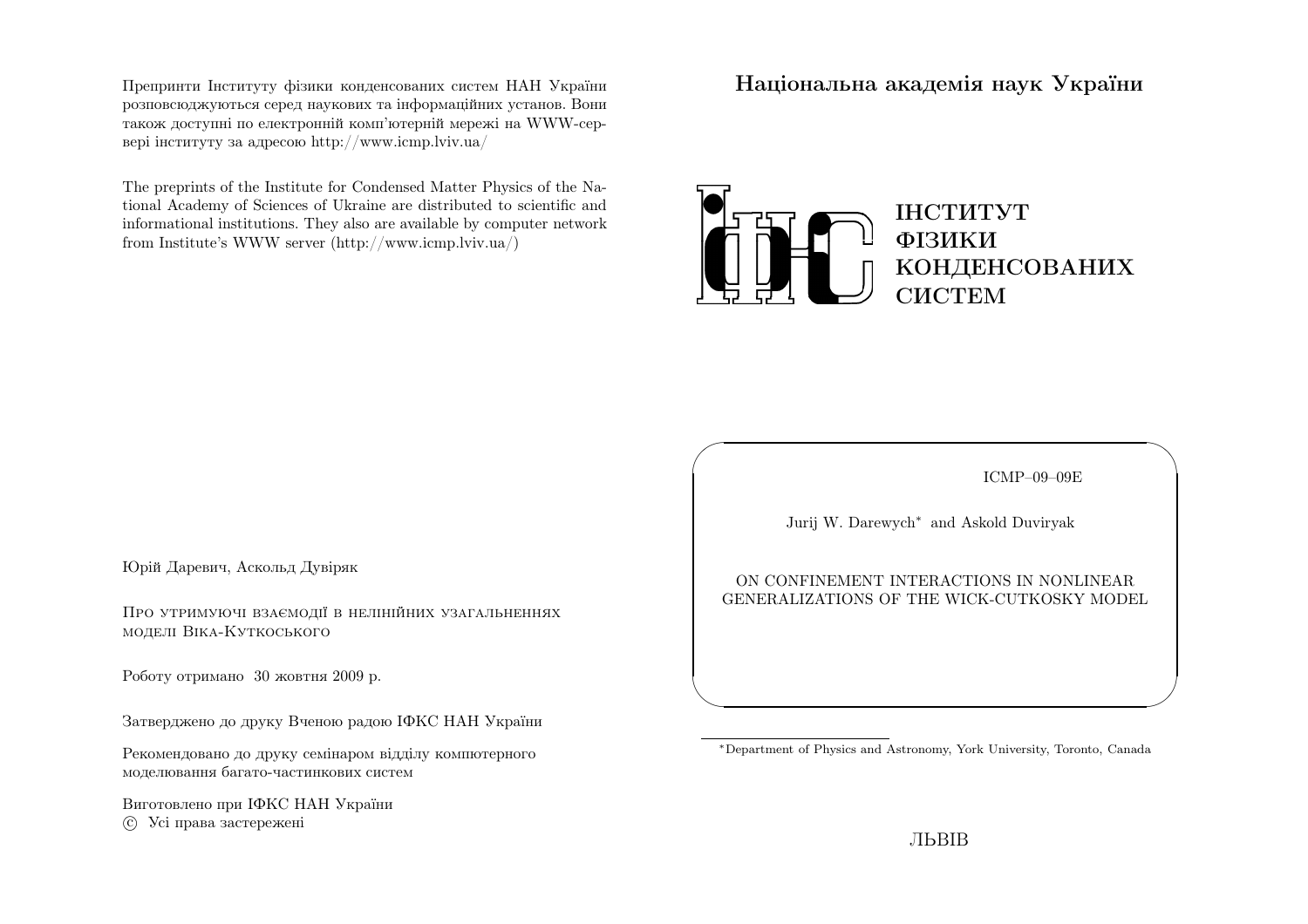#### Про утримуючi взаємодiї <sup>в</sup> нелiнiйних узагальненнях моделiВiка-Куткоського

#### Ю.Даревич, А.Дувiряк

**Анотація.** Розглядаються узагальнення моделі Віка-Куткоського з нелiнiйним полем-посередником. Шляхом розкладу за параметром нелiнiйности та вилученням поля-посередника <sup>з</sup> допомогою кова<sup>р</sup>iянтної функцiї Ґрiна отримано лаґранжiян iз часо-нелокальними багато-точковими членами взаємодiї. У нижчих наближеннях теорiї  $\varphi^3$  отримано звичні дво-струмові взаємодії та три-струмову взаємо дiю типу конфайнменту. Цей же результат отримано точно для версiї дипольної моделi. При гамiльтонiзацiї та канонiчному квантуваннi наближено враховано часову нелокальнiсть. Релятивiстичнi дво- та три-частинковi хвильовi рiвняння отримано варiяцiйним методом iз застосуванням багато-частинкових пробних станiв у просторi Фока. Отримано нерелятивiстичнi границi цих <sup>р</sup>iвнянь, аналiзуються такоротко обговорюються їх властивостi.

#### On confinement interactions in nonlinear generalizations of theWick-Cutkosky model

#### Yu.W.Darewych, A.Duviryak

Abstract. We consider nonlinear-mediating-field generalizations of the Wick-Cutkosky model. Using an expansion in the nonlinearity parameter and eliminating the mediating field by means of the covariant Green function we derive <sup>a</sup> Lagrangian with many-point time-nonlocal interactionterms. In low-order approximations of  $\varphi^3$  theory we obtain the usual two- current interaction and <sup>a</sup> three-current confining one. The same result is obtained exactly for <sup>a</sup> version of the dipole model. The Hamiltonization and canonical quantization is performed with time non-locality taken into account approximately. Relativistic two- and three-particle wave equations are derived variationally by using many-particle Fock space trial states. The non-relativistic limits of these equations are obtainedand their properties are analyzed and discussed briefly.

Подається <sup>в</sup> Journal of Mathematical Physics

Submitted to Journal of Mathematical Physics

 c Iнститут фiзики конденсованих систем <sup>2009</sup>Institute for Condensed Matter Physics 2009

### 1. Introduction

The so-called partially reduced QFT complemented by the variational method is <sup>a</sup> promising and powerful approach to the relativistic bound state problem [1–9]. The use of many-particle Fock-space sectors in the variational trial states leads to wave equations with lower (and thus improved) energy levels of bound states. This has been shown on the example of the simple scalar Yukawa model [8, 9]. The incorporation of many-particle cluster interactions requires nonlinear terms to be added to the Lagrangian of the model. The purpose of this study is to shed light on the question: might confinement be governed by many-bodyinteractions?

 In this paper we analyse the interactions that arise from the nonlinear terms in the mediating-field sector of the QFT Lagrangian. As anexample we consider the  $\varphi^3$ -generalization of the Wick-Cutkosky (i.e. massless scalar Yukawa) model [10] and of <sup>a</sup> version of the dipole model.

## 2. Nonlocal Lagrangian from <sup>a</sup> non-linear Wick-Cutkosky model

We proceed from the classical action integral:

$$
I = \int d^4x \mathcal{L}(x),\tag{2.1}
$$

with the Lagrangian  $(\hbar = c = 1)$ 

$$
\mathcal{L} = \partial_{\mu} \phi^* \partial^{\mu} \phi - m^2 \phi^* \phi + \rho \chi + \frac{1}{2} \partial_{\mu} \chi \partial^{\mu} \chi - \kappa \mathcal{V}(\chi), \tag{2.2}
$$

where  $\phi(x)$  is a complex scalar "matter" field with rest mass  $m, \chi(x)$  is a real massless scalar field interacting with  $\phi$  via the scalar density  $\rho =$  $-g\phi^*\phi$  and with itself via the potential  $\kappa\mathcal{V}(\chi)$ ; here g,  $\kappa$  are interaction constants.

The stationary property of the action  $(2.1)-(2.2)$ , i.e.  $\delta I(x) = 0$ , leads to the coupled set of the Euler-Lagrange equations,

$$
(\Box + m^2)\phi = -g\phi\chi,\tag{2.3}
$$

$$
(\Box + m^2)\phi^* = -g\phi^*\chi,\tag{2.4}
$$

$$
\Box \chi = \rho - \kappa \mathcal{V}'(\chi),\tag{2.5}
$$

which determine the field dynamics (here  $V'(\chi) \equiv dV(\chi)/d\chi$ ).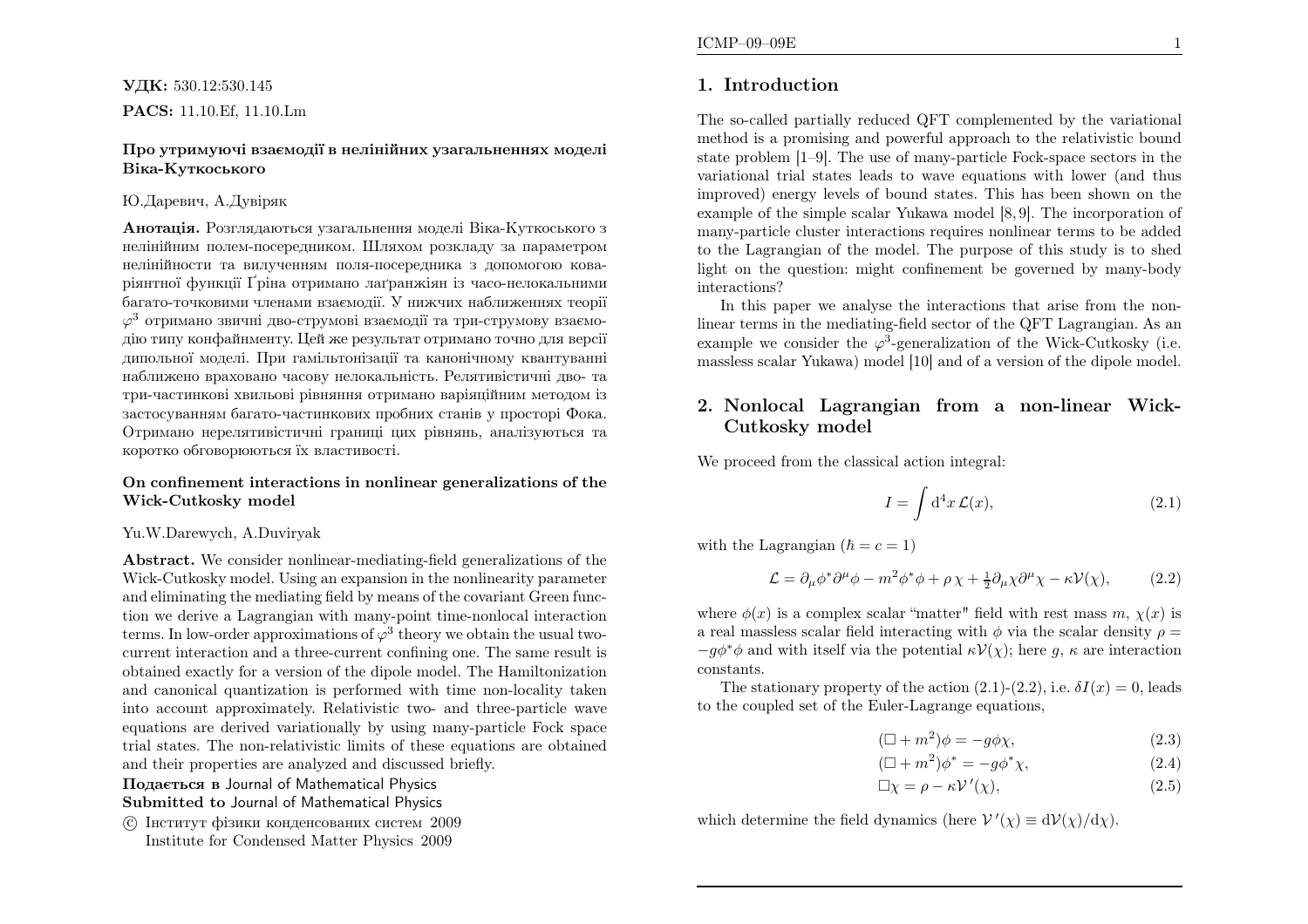Equation  $(2.5)$  can be formally solved by means of an iterative expansion in the parameter  $\kappa$  (cf. ref. [11]). In 1st-order approximation we have

$$
\chi = \chi^0 + \kappa \chi^1 + \ldots = D * (\rho - \kappa \mathcal{V}'(D * \rho) + \ldots), \tag{2.6}
$$

where  $\chi^0 = D * \rho$  is the solution of (2.6) with  $\kappa = 0$ ,  $D(x) = \frac{1}{4\pi} \delta(x^2)$  is the symmetric Green function of the d'Alembert equation, and " <sup>∗</sup> " denotes the convolution  $[D * \rho](x) \equiv \int d^4x' D(x-x')\rho(x')$ . The arbitrary solution of the homogeneous d'Alembert equation is omitted because the free  $\chi$  field plays no role in the investigation considered here. The use of the formal solution (2.6) in equations (2.3) and (2.4) leads to <sup>a</sup> coupledset of integro-differential equations for the fields  $\phi(x)$  and  $\phi^*(x)$ , which we shall refer to as partially-reduced field equations. Alternatively, these equations can be derived from the partially reduced action obtained, in turn, by the use of (2.6) directly in the Lagrangian (2.2). In the 1st order this gives,

$$
\mathcal{L} \simeq \partial_{\mu}\phi^*\partial^{\mu}\phi - m^2\phi^*\phi + \rho\left(\chi + \kappa\chi\right) \n- \frac{1}{2}\left(\chi + \kappa\chi\right)\Box\left(\chi + \kappa\chi\right) - \kappa\mathcal{V}(\chi) \n\simeq \partial_{\mu}\phi^*\partial^{\mu}\phi - m^2\phi^*\phi + \chi\left(\rho - \frac{1}{2}\Box\chi\right) + \kappa\chi\left(\rho - \Box\chi\right) - \kappa\mathcal{V}(\chi) \n\simeq \partial_{\mu}\phi^*\partial^{\mu}\phi - m^2\phi^*\phi + \frac{1}{2}\rho D*\rho - \kappa\mathcal{V}(D*\rho) \n\equiv \mathcal{L}_{\text{free}} + \mathcal{L}_{\text{int}}^{(2)} + \mathcal{L}_{\text{int}}^{(>2)} \tag{2.7}
$$

where  $\simeq$  denotes equality modulo surface terms. This Lagrangian is non-<br>level in the grace time, and the estimated 2.1 (2.7) includes 1.2 and local in the space-time, and the action (2.1), (2.7) includes 1-, 2- and >2 -fold integrations over the Minkowsky space. The treatment of nonlocal theories of this type is <sup>a</sup> conceptually complicated, but practicallyrealisable procedure [7].

## 3. Nonlocal Lagrangian from nonlinear dipole model

The non-local Lagrangian (2.7) is the 1st-order approximate result of the reduction procedure applied to nonlinear generalizations of the Wick-Cutkosky model. Here we propose another local model which can be reduced to the Lagrangian (2.7) exactly. The model is built in analogy to the linear "dipole" model [12] that simulates the confinement interaction of quarks in mesons. The present model is nonlinear and givesYukawa + cluster interactions.

Let us consider the Lagrangian

$$
\mathcal{L} = \partial_{\mu} \phi^* \partial^{\mu} \phi - m^2 \phi^* \phi + \rho (\chi + \frac{1}{2} \varphi) + \partial_{\mu} \chi \partial^{\mu} \varphi - \kappa \mathcal{V}(\varphi), \tag{3.1}
$$

where both the  $\chi(x)$  and  $\varphi(x)$  are real massless scalar fields and  $\rho=$  $-g\phi^*\phi$  as in (2.2).

The variation of the action  $(2.1)$ ,  $(3.1)$  leads to the coupled set of the Euler-Lagrange equations,

$$
(\Box + m^2)\phi = -g\,\phi\,( \chi + \frac{1}{2}\varphi),\tag{3.2}
$$

$$
(\Box + m^2)\phi^* = -g\,\phi^*\,(\chi + \frac{1}{2}\varphi),\tag{3.3}
$$

$$
\Box \varphi = \rho,\tag{3.4}
$$

$$
\Box \chi = \frac{1}{2}\rho - \kappa \mathcal{V}'(\varphi),\tag{3.5}
$$

which determine the field dynamics.

Equations (3.4) and (3.5) possess exact formal solution:

$$
\varphi = D * \rho,\tag{3.6}
$$

$$
\chi = D * \left\{ \frac{1}{2}\rho - \kappa \mathcal{V}'(\varphi) \right\} = D * \left\{ \frac{1}{2}\rho - \kappa \mathcal{V}'(D * \rho) \right\}, \quad (3.7)
$$

which can immediately be used in the r.h.s. of eqs.  $(3.2)$ ,  $(3.3)$ :

$$
(\Box + m^2)\phi = -g\phi D * \{\rho - \kappa \mathcal{V}'(D * \rho)\},\tag{3.8}
$$

and similarly for  $\phi^*$ . These equations can be derived from  $\delta I = 0$ , with <sup>a</sup> Lagrangian identical to (2.7) (but note that no iterative expansions in $\kappa$  need to be made in this case).

## $4.~~\varphi^3\text{--}$ interaction

We consider the simplest non-linear Wick-Cutkosky model, namely thatwhere

$$
\mathcal{V}(\varphi) = \frac{1}{3} \varphi^3. \tag{4.1}
$$

Then, the corresponding term in the non-local action integral has theform:

$$
I_{\rm int}^{(3)} = -\frac{1}{3}\kappa \iiint d^4x \, d^4x' d^4x'' d^4x''' D(x - x')D(x - x'')D(x - x''') \times \n\times \rho(x')\rho(x'')\rho(x'''). \tag{4.2}
$$

In subsequent sections we will discuss the role of this term in the quantized version of this model. However, it is of interest to examine first the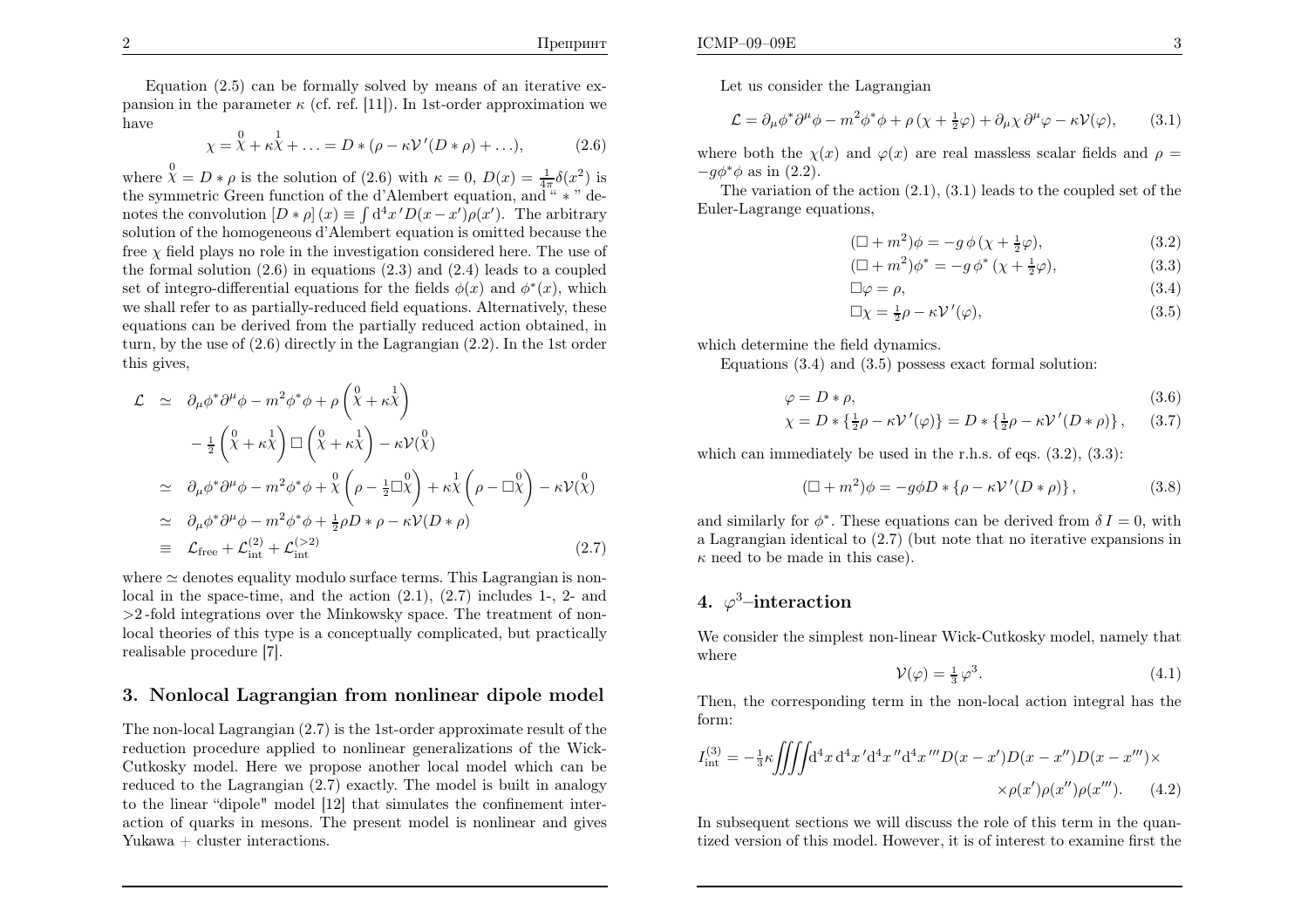<sup>p</sup>hysical content of (4.2) at the classical level. Had the action term (4.2)the standard form  $I_{\text{int}}^{(3)} = \int dt L^{(3)}[\rho]$ , where  $L^{(3)}[\rho]$  is a time-independent functional of the field source  $\rho$ , the contribution of  $I_{int}^{(3)}$  to the ener-<br>gy of the system would be  $H^{(3)} = -L^{(3)}$ . This is not the case unless we use the static approximation where the source is considered to betime-independent:  $\rho(x) = \rho(x)$ . In that (static) case the choice of the Green function is not important and we choose the retarded function, $D_{+}(x-x') = \frac{1}{4\pi} \delta(t-t'-|x-x'|)/|x-x'|$ , instead of the symmetric one (though, with <sup>a</sup> little more effort, the same result is obtained if thesymmetric function is used). Then, we have

$$
I_{int}^{(3)} = -\frac{1}{3}\kappa \int dt' \int dt'' \int dt'' \int dt'' \int dt'' \rho(x') \rho(x'') \rho(x''') \times
$$
  
 
$$
\times \int dt'' \int dt'''\int dt'' \int dt'' \int dt'' \rho(x-x') D_{+}(x-x'') D_{+}(x-x''')
$$
  

$$
= -\frac{\kappa}{3(4\pi)^3} \int dt \int dt'' \int dt'' \int dt'' \int dt'' \rho(x') \rho(x'') \rho(x''') \times
$$
  

$$
\times U(x', x'', x'''), \quad (4.3)
$$

where the kernel

$$
U(\mathbf{x}', \mathbf{x}'', \mathbf{x}''') = \int \frac{\mathrm{d}^3 x}{|\mathbf{x} - \mathbf{x}'||\mathbf{x} - \mathbf{x}''||\mathbf{x} - \mathbf{x}'''|}
$$
(4.4)

is <sup>a</sup> time-independent function which has the structure (modulo <sup>a</sup> constant factor) of <sup>a</sup> three-point interaction potential. Its properties are studied in the Appendix A. It is shown there (Prop. 2) that the integral (4.4) diverges. However, the corresponding force is well behaved, as canbe seen from the potential difference

$$
\Delta U(\mathbf{x}', \mathbf{x}'', \mathbf{x}''') \equiv \Delta U(\mathbf{a} \rightarrow \mathbf{x}', \mathbf{b} \rightarrow \mathbf{x}'', \mathbf{c} \rightarrow \mathbf{x}''')
$$
  
=  $U(\mathbf{a}, \mathbf{b}, \mathbf{c}) - U(\mathbf{x}', \mathbf{x}'', \mathbf{x}''')$ , (4.5)

where  $a, b, c$  are arbitrary constant vectors. This can be expressed as the sum

$$
\Delta U(\mathbf{a}\rightarrow\mathbf{x}',\mathbf{b}\rightarrow\mathbf{x}'',\mathbf{c}\rightarrow\mathbf{x}''') = \Delta U(\mathbf{a},\mathbf{b},\mathbf{c}\rightarrow\mathbf{x}''') + \Delta U(\mathbf{x}''',\mathbf{a},\mathbf{b}\rightarrow\mathbf{x}'') + \Delta U(\mathbf{x}'',\mathbf{x}''''\mathbf{a}\rightarrow\mathbf{x})
$$
(4.6)

of the partial potential differences of the form  $\Delta U(\boldsymbol{a}, \boldsymbol{b}, \boldsymbol{c} \rightarrow \boldsymbol{r}) =$  $U(\boldsymbol{a}, \boldsymbol{b}, \boldsymbol{c}) - U(\boldsymbol{a}, \boldsymbol{b}, \boldsymbol{r})$  (see (A2)). These are well defined (see Prop. 3) and indicate logarithmic confinement (Prop. 4). The calculation of the



Figure 1. The potential  $\Delta U(\mathbf{a}, -\mathbf{a}, \mathbf{0} \rightarrow \mathbf{r})$  as a function of  $\mathbf{r} = \{x, y, z\}$ ;  $\rho = \sqrt{x^2 + y^2}$ . The function is symmetric under the inversion  $\rho = \sqrt{x^2 + y^2}$ . The function is symmetric under the inversion  $z \to -z$ <br>and rotation around 0z. In particular,  $\Delta U = 4\pi \theta(|z| - a) \log \frac{1}{2}(|z|/a + 1)$ if  $\rho = 0$ .

integral  $\Delta U(\boldsymbol{a}, \boldsymbol{b}, \boldsymbol{c} \rightarrow \boldsymbol{r})$  is complicated, and we illustrate the behavior of this function in Figure 1 for the particular case **b** =  $-\mathbf{a}$ , **c** = 0.

 The subtraction procedure (4.5) can be regarded as <sup>a</sup> regularisation of the divergent integral (4.4). Another version of the subtraction procedure is presented in the Appendix B. It is possible to use other regularisationprocedures, such as inserting a cut-off factor, for example  $e^{-b|\mathbf{x}|}$  with  $b > 0$ , into the integrand of  $(4.4)$  (whereupon the integral converges) and studying the results in the limit of  $b \to 0$ . Evidently, the cut-off procedure is not unique. procedure is not unique.

# 5. Quantization: the  $\mathcal{V}=\frac{1}{3}\,\varphi^3$  model

Following Refs. [7, 9] we proceed to the Hamiltonian formalism and canonical quantization. Formally, the Hamiltonization procedure is asfollows. We construct the Hamiltonian density,

$$
\mathcal{H} = \mathcal{H}_{\text{free}} + \mathcal{H}_{\text{int}}^{(2)} + \mathcal{H}_{\text{int}}^{(3)},\tag{5.1}
$$

where  $\mathcal{H}^{(2)}_{\text{int}} = -\frac{1}{2} \int dx' \rho(x) D(x - x') \rho(x')$  and  $\mathcal{H}^{(3)}_{\text{int}} = -\mathcal{L}^{(3)}_{\text{int}}$  is specified by  $I_{\text{int}}^{(3)} = \int d^4x \mathcal{L}_{\text{int}}^{(3)}$ , given in equation (4.2). The total interaction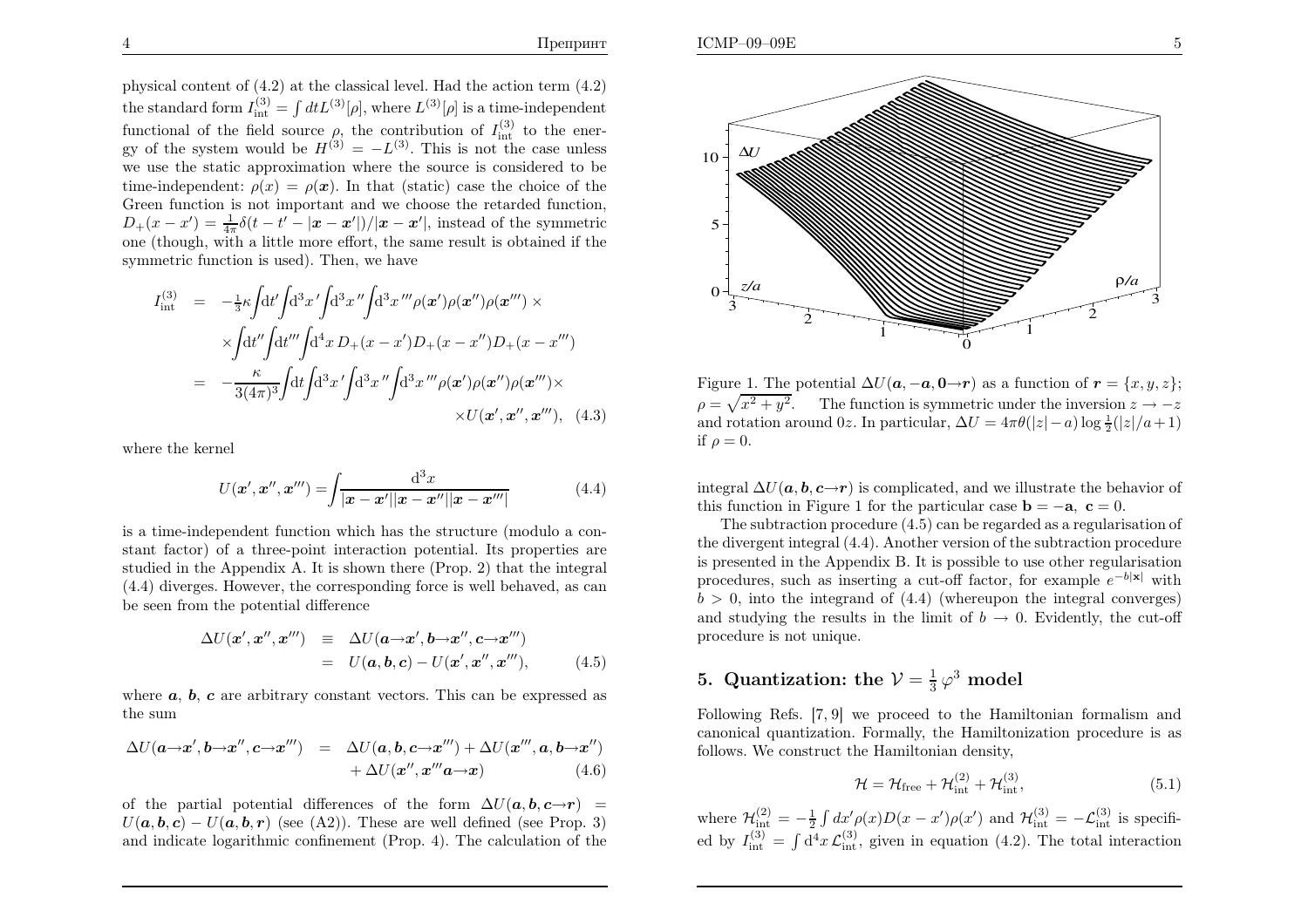Hamiltonian density (5.1) is then expressed in terms of the Fourier amplitudes  $A_{\mathbf{k}}$ ,  $B_{\mathbf{k}}$  and  $A_{\mathbf{k}}^{\dagger}$ ,  $B_{\mathbf{k}}^{\dagger}$ , of the field  $\phi(x)$  (see eq. (2.14) in [9]). Upon quantization these amplitudes satisfy the standard commutation relations and become the creation and annihilation operators. Then thecanonical Hamiltonian operator is given by

$$
H = \int d^3x \, : \mathcal{H}(t=0, \mathbf{x}) \, : \tag{5.2}
$$

where ": :" denotes the normal ordering of operators. Other canonical generators, such as linear and angular momentum, can be easily obtained.

The term  $H_{\text{free}}$  is the standard Hamiltonian of the free complex scalar field. The explicit form of the pair interaction term  $H_{\text{int}}^{(2)}$  is known (see [3]b, [4, 7]) and so we shall concentrate on the  $H_{int}^{(3)}$  term. It has the following somewhat cumbersome form:

$$
H_{\text{int}}^{(3)} = -\frac{\kappa g^3}{24(2\pi)^6} \int \frac{\mathrm{d}^3 k_1 \dots \mathrm{d}^3 k_6}{\sqrt{k_{10} \dots k_{60}}} \sum_{\eta_1 = \pm \dots \eta_6 = \pm} \tilde{D}(\eta_1 k_1 + \eta_2 k_2) \times
$$
  
 
$$
\times \tilde{D}(\eta_3 k_3 + \eta_4 k_4) \tilde{D}(\eta_5 k_5 + \eta_6 k_6) \delta(\eta_1 k_1 + \dots + \eta_6 k_6) \times
$$
  

$$
\times \frac{\eta_1}{B} \sum_{k_1} \frac{\eta_2}{A_{k_2} B_{k_3} A_{k_4} B_{k_5} A_{k_6}}; \qquad (5.3)
$$

where  $\overrightarrow{B} = B, \overrightarrow{B}$ form,  $\tilde{D}(k) = -\mathcal{P}/k^2$ , of the symmetric Green function of d'Alembert  $B = A^{\dagger},$  $\stackrel{+}{A}$  = A,  $\stackrel{-}{A}$  $A = B^{\dagger}$  and the Fourier transequation depends on the on-shell 4-momentum  $k = \{k_0, \mathbf{k}\},\$  where  $k_0 = \sqrt{m^2 + \mathbf{k}^2}$ . The expression (5.3) includes  $2^6 = 64$  terms.

#### 6. Variational three-particle wave equations

In the variational approach to QFT the trial state of the system is built of few particle channel components [8, 9] such as the two-particle statevector  $|2\rangle = \frac{1}{\sqrt{2}} \int d^3p_1 d^3p_2 F_2(p_1, p_3) A_{\mathbf{p}_1}^{\dagger} A_{\mathbf{p}_2}^{\dagger} |0\rangle$ , the particle-antiparticle one  $|1 + \overline{1}\rangle = \int d^3p_1 d^3p_2 G(\mathbf{p}_1, \mathbf{p}_3) A_{\mathbf{p}_1}^{\dagger} B_{\mathbf{p}_2}^{\dagger} |0\rangle$ , and so on. The three-particle component has the form

$$
|3\rangle = \frac{1}{\sqrt{3!}} \int d^3 p_1 d^3 p_2 d^3 p_3 F(\mathbf{p}_1, \mathbf{p}_2, \mathbf{p}_3) A_{\mathbf{p}_1}^{\dagger} A_{\mathbf{p}_2}^{\dagger} A_{\mathbf{p}_3}^{\dagger} |0\rangle, \tag{6.1}
$$

where the channel wave function  $F$ , which is to be determined variati onally, is completely symmetric under the permutation of particle variables:  $\bm{p}_1, \bm{p}_2, \bm{p}_3.$  In the variational method the channel components,  $|\psi_i\rangle,$ 

are used to determine the matrix elements of the Hamiltonian, namely $\langle \psi_i|H|\psi_j\rangle$ , where  $i, j$  stand for 1,  $\bar{1}$ , 2,  $1+\bar{1}$ ,  $\bar{2}$ , 3,  $2+\bar{1}$ ,  $2+\bar{2}$ , ...

Here, we are interested in the matrix element of the interaction  $H_{\text{int}}=$  $H_{\text{int}}^{(2)} + H_{\text{int}}^{(3)}$  of the Hamiltonian. We note that  $\langle 1+\bar{1}|H_{\text{int}}^{(3)}|1+\bar{1}\rangle = 0$ ,  $\langle 2|H_{\text{int}}^{(3)}|2\rangle = 0.$  In other words, purely two-particle trial states, and so the resulting variational wave equations, do not sample the term  $H_{\text{int}}^{(3)}$ . Thus we first consider the three-particle case and calculate the matrixelement

$$
\langle 3|H_{\rm int}|3\rangle = \int d^3p'_1 \dots d^3p'_3 \ d^3p_1 \dots d^3p_3 F^*(\mathbf{p}'_1 \dots \mathbf{p}'_3) F(\mathbf{p}_1 \dots \mathbf{p}_3) \times
$$

$$
\times \mathcal{K}_{33}(\mathbf{p}'_1 \dots \mathbf{p}'_3, \mathbf{p}_1 \dots \mathbf{p}_3), \quad (6.2)
$$

where the kernel  $\mathcal{K}_{33}=\mathcal{K}_{33}^{(2)}+\mathcal{K}_{33}^{(3)}$  consists of the following components:

$$
\mathcal{K}_{33}^{(2)}(\mathbf{p}'_1 \dots \mathbf{p}'_3, \mathbf{p}_1 \dots \mathbf{p}_3) = -\frac{3g^2}{4(2\pi)^3} \delta(\mathbf{p}'_1 + \mathbf{p}'_2 + \mathbf{p}'_3 - \mathbf{p}_1 - \mathbf{p}_2 - \mathbf{p}_3) \times \times \frac{\tilde{D}(p'_2 - p_2)\delta(\mathbf{p}'_3 - \mathbf{p}_3)}{\sqrt{p'_{10}p'_{20}p_{10}p_{20}}},
$$
(6.3)  

$$
\mathcal{K}_{33}^{(3)}(\mathbf{p}'_1 \dots \mathbf{p}'_3, \mathbf{p}_1 \dots \mathbf{p}_3) = -\frac{\kappa g^3}{4(2\pi)^6} \delta(\mathbf{p}'_1 + \mathbf{p}'_2 + \mathbf{p}'_3 - \mathbf{p}_1 - \mathbf{p}_2 - \mathbf{p}_3) \times \times \frac{\tilde{D}(p'_1 - p_1)\tilde{D}(p'_2 - p_2)\tilde{D}(p'_3 - p_3)}{\sqrt{p'_{10} \dots p'_{30}p_{10} \dots p_{30}}},
$$
(6.4)

and  $p_{i0} = \sqrt{m^2 + \mathbf{p}_i^2}$  and similarly for  $p'_{j0}$ .

 This kernel determines the interaction in the relativistic threeparticle wave equation that follows from the variational principle  $\delta \langle 3|H E|3\rangle = 0$ , namely

×

$$
\{p_{10} + p_{20} + p_{30} - E\} F(\boldsymbol{p}_1, \boldsymbol{p}_2, \boldsymbol{p}_3) + \int d^3 p'_1 d^3 p'_2 d^3 p'_3 \mathcal{K}_{33}(\boldsymbol{p}_1, \boldsymbol{p}_2, \boldsymbol{p}_3, \boldsymbol{p}'_1, \boldsymbol{p}'_2, \boldsymbol{p}'_3) F(\boldsymbol{p}'_1, \boldsymbol{p}'_2, \boldsymbol{p}'_3) = 0, \tag{6.5}
$$

where the kernel is understood to be the completely symmetrized expression (with respect to the variables  $p'_1, p'_2, p'_3$  and  $p_1, p_2, p_3$ ) of (6.3) and (6.4).

The term  $\mathcal{K}_{33}^{(2)}$  of the kernel corresponds to the attractive interaction via massless boson exchange between each pair of particles while  $\mathcal{K}_{33}^{(3)}$ describes <sup>a</sup> cluster three-particle interaction.

In order to have some understanding of the properties of the clusterinteraction we consider the non-relativistic limit of the equation (6.5).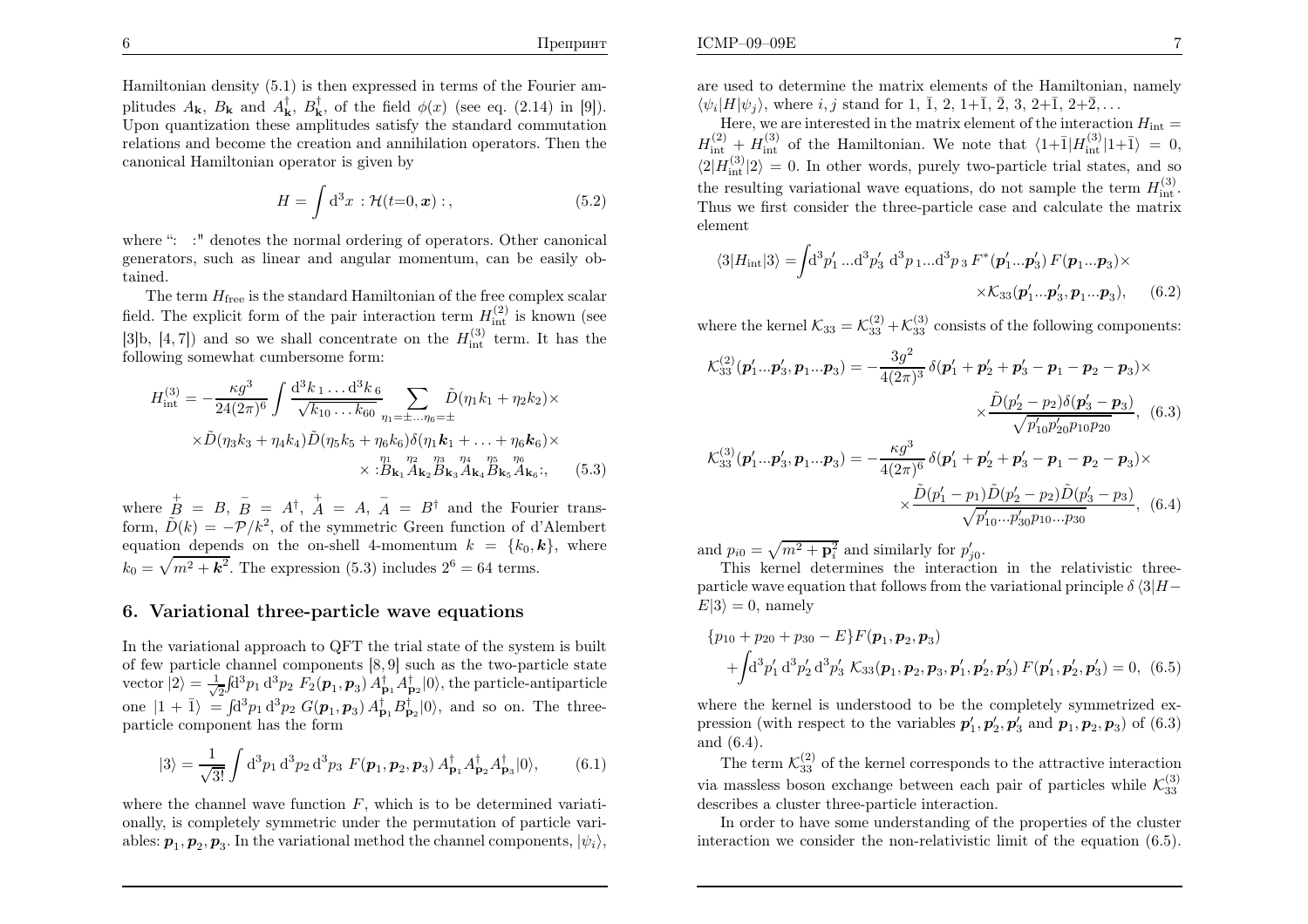In coordinate space, it is the Schrödinger equation for the three-particle eigenfunction  $\Psi(\mathbf{x}_1, \mathbf{x}_2, \mathbf{x}_3)$  (see [8]) and eigenenergy  $\epsilon = E-3m$ :

$$
\left\{\frac{1}{2m}(\boldsymbol{p}_1^2 + \boldsymbol{p}_2^2 + \boldsymbol{p}_3^2) + V(\boldsymbol{x}_1, \boldsymbol{x}_2, \boldsymbol{x}_3) - \epsilon\right\} \Psi(\boldsymbol{x}_1, \boldsymbol{x}_2, \boldsymbol{x}_3) = 0, \quad (6.6)
$$

where  $p_a = -i \nabla_a (a = 1, 2, 3)$ , and the potential  $V(\mathbf{x}_1, \mathbf{x}_2, \mathbf{x}_3)$ , like the relativistic kernel, consists of two parts,  $V=V_{33}^{(2)}+V_{33}^{(3)}$ :

$$
V_{33}^{(2)}(\boldsymbol{x}_1, \boldsymbol{x}_2, \boldsymbol{x}_3) = -\frac{g^2}{16\pi m^2} \left\{ \frac{1}{|\boldsymbol{x}_1 - \boldsymbol{x}_2|} + \frac{1}{|\boldsymbol{x}_2 - \boldsymbol{x}_3|} + \frac{1}{|\boldsymbol{x}_3 - \boldsymbol{x}_1|} \right\},\qquad(6.7)
$$

$$
V_{33}^{(3)}(\boldsymbol{x}_1, \boldsymbol{x}_2, \boldsymbol{x}_3) = -\frac{2\kappa g^3}{(8\pi m)^3} \int \frac{d^3 z}{|\boldsymbol{z} - \boldsymbol{x}_1||\boldsymbol{z} - \boldsymbol{x}_2||\boldsymbol{z} - \boldsymbol{x}_3|} = -\frac{2\kappa g^3}{(8\pi m)^3} U(\boldsymbol{x}_1, \boldsymbol{x}_2, \boldsymbol{x}_3).
$$
(6.8)

The function  $U(\boldsymbol{x}_1,\boldsymbol{x}_2,\boldsymbol{x}_3)$  on the r.h.s. of (6.8) is discussed in Sec. 4 and Appendix A. It is a divergent and thus equation  $(6.6)$  may seem to be expected. meaningless. However, one can resort to regularisation, as already noted in section 4. One way would be to subtract an infinite constant from thepotential  $V_{33}^{(3)}$  and add it to the eigenenergy  $\epsilon$  as follows:

$$
V_{33}^{(3)}(\boldsymbol{x}_1, \boldsymbol{x}_2, \boldsymbol{x}_3) \rightarrow \tilde{V}_{33}^{(3)}(\boldsymbol{x}_1, \boldsymbol{x}_2, \boldsymbol{x}_3)
$$
  
=  $-\frac{2\kappa g^3}{(8\pi m)^3} \{ U(\boldsymbol{x}_1, \boldsymbol{x}_2, \boldsymbol{x}_3) - U(\boldsymbol{a}, \boldsymbol{b}, \boldsymbol{c}) \}$   
=  $\frac{2\kappa g^3}{(8\pi m)^3} \Delta U(\boldsymbol{x}_1, \boldsymbol{x}_2, \boldsymbol{x}_3),$  (6.9)

$$
\epsilon \rightarrow \tilde{\epsilon} = E - 3m - \frac{2\kappa g^3}{(8\pi m)^3} U(\mathbf{a}, \mathbf{b}, \mathbf{c}), \quad (6.10)
$$

where  $\boldsymbol{a}$ ,  $\boldsymbol{b}$  and  $\boldsymbol{c}$  are arbitrary constant vectors. The potential  $\tilde{V}_{33}^{(3)}$  is well defined and possesses the confining property, provided that  $\kappa > 0$ . Thus, equation (6.6) with  $V_{33}^{(3)}$  replaced by the finite quantity  $\tilde{V}_{33}^{(3)}$  and  $\epsilon$  replaced by  $\tilde{\epsilon}$ , makes sense and presumably possesses bound states solutions only. Of course, the results would be meaningful to the extent that they were independent of the choice of the regularisation procedure(choice of  $a, b$  and  $c$  in the subtraction procedure).

 The problem of divergences is expected in the relativistic case too.But the analysis of the integral equation (6.5) is <sup>a</sup> more subtle problemwhich shall not be undertaken in this work.

## 7. An improved treatment of the particle-antiparticlesystem

It was pointed out in the previous section that the simple variationalparticle-antiparticle trial state  $|1+\bar{1}\rangle = \int d^3p_1 d^3p_2 F(\mathbf{p}_1, \mathbf{p}_3) A_{\mathbf{p}_1}^{\dagger} B_{\mathbf{p}_2}^{\dagger} |0\rangle$ does not sample the  $H_{int}^{(3)}$  term of the Hamiltonian. Thus, this term does not influence the variational wave equation derived by using only  $|1+\overline{1}\rangle$ . But the inclusion of both the  $|1+\bar{1}\rangle$  and  $|2+\bar{2}\rangle$  sectors [9] does show the effect of the  $H_{\text{int}}^{(3)}$  term. Indeed,

$$
\langle 1+\bar{1}|H_{\rm int}^{(3)}|2+\bar{2}\rangle = \int d^3p'_1 d^3p'_2 d^3p_1 ... d^3p_4 F^*(p'_1, p'_2) G(p_1...p_4) \times \times \mathcal{K}_{24}^{(3)}(p'_1, p'_2, p_1...p_4), \quad (7.1)
$$
  

$$
\langle 2+\bar{2}|H_{\rm int}^{(3)}|2+\bar{2}\rangle = \int d^3p'_1 ... d^3p'_4 d^3p_1 ... d^3p_4 G^*(p'_1...p'_4) G(p_1...p_4) \times \times \mathcal{K}_{44}^{(3)}(p'_1...p'_4, p_1...p_4), \quad (7.2)
$$

where

$$
\mathcal{K}_{24}^{(3)}(\mathbf{p}'_1, \mathbf{p}'_2, \mathbf{p}_1 \dots \mathbf{p}_4) = -\frac{\kappa g^3}{4(2\pi)^6} \delta(\mathbf{p}'_1 + \mathbf{p}'_2 - \mathbf{p}_1 - \dots - \mathbf{p}_4) \times
$$
  
\n
$$
\times \tilde{D}(p_3 + p_4) \frac{2\tilde{D}(p'_1 - p_1)\tilde{D}(p'_2 - p_2) + \tilde{D}(p'_1 + p'_2)\tilde{D}(p_1 + p_2)}{\sqrt{p'_{10}p'_{20}p_{10} \dots p_{40}}}, (7.3)
$$
  
\n
$$
\mathcal{K}_{44}^{(3)}(\mathbf{p}'_1 \dots \mathbf{p}'_4, \mathbf{p}_1 \dots \mathbf{p}_4) = -\frac{\kappa g^3}{2(2\pi)^6} \delta(\mathbf{p}'_1 + \dots + \mathbf{p}'_4 - \mathbf{p}_1 - \dots - \mathbf{p}_4) \times
$$
  
\n
$$
\times \left\{ 2\tilde{D}(p_3 + p_4) \left[ \frac{\tilde{D}(p'_1 + p'_4)\tilde{D}(p'_3 - p_1)\delta(\mathbf{p}'_2 - \mathbf{p}_2)}{\sqrt{p'_{10}p'_{30}p'_{40}p_{10}p_{30}p_{40}}} + \frac{\tilde{D}(p'_2 + p'_3)\tilde{D}(p'_4 - p_2)\delta(\mathbf{p}'_1 - \mathbf{p}_1)}{\sqrt{p'_{20}p'_{30}p'_{40}p_{20}p_{30}p_{40}}} \right]
$$
  
\n
$$
+ \tilde{D}(p'_3 - p_3)D(p'_4 - p_4) \left[ \frac{\tilde{D}(p'_1 - p_1)\delta(p'_2 - p_2)}{\sqrt{p'_{10}p'_{30}p'_{40}p_{10}p_{30}p_{40}}} + \frac{\tilde{D}(p'_2 - p_2)\delta(\mathbf{p}'_1 - \mathbf{p}_1)}{\sqrt{p'_{20}p'_{30}p'_{40}p_{20}p_{30}p_{40}}} \right].
$$
  
\n(7.4)

Therefore, if we use the trial state  $|\Psi\rangle = |1+\bar{1}\rangle + |2+\bar{2}\rangle$  and vary the energy expectation value  $\bar{E} = \langle \Psi | H | \Psi \rangle / \langle \Psi | \Psi \rangle$  with respect to the channel amplitudes  $F$  and  $G$ , we obtain the coupled pair of relativistic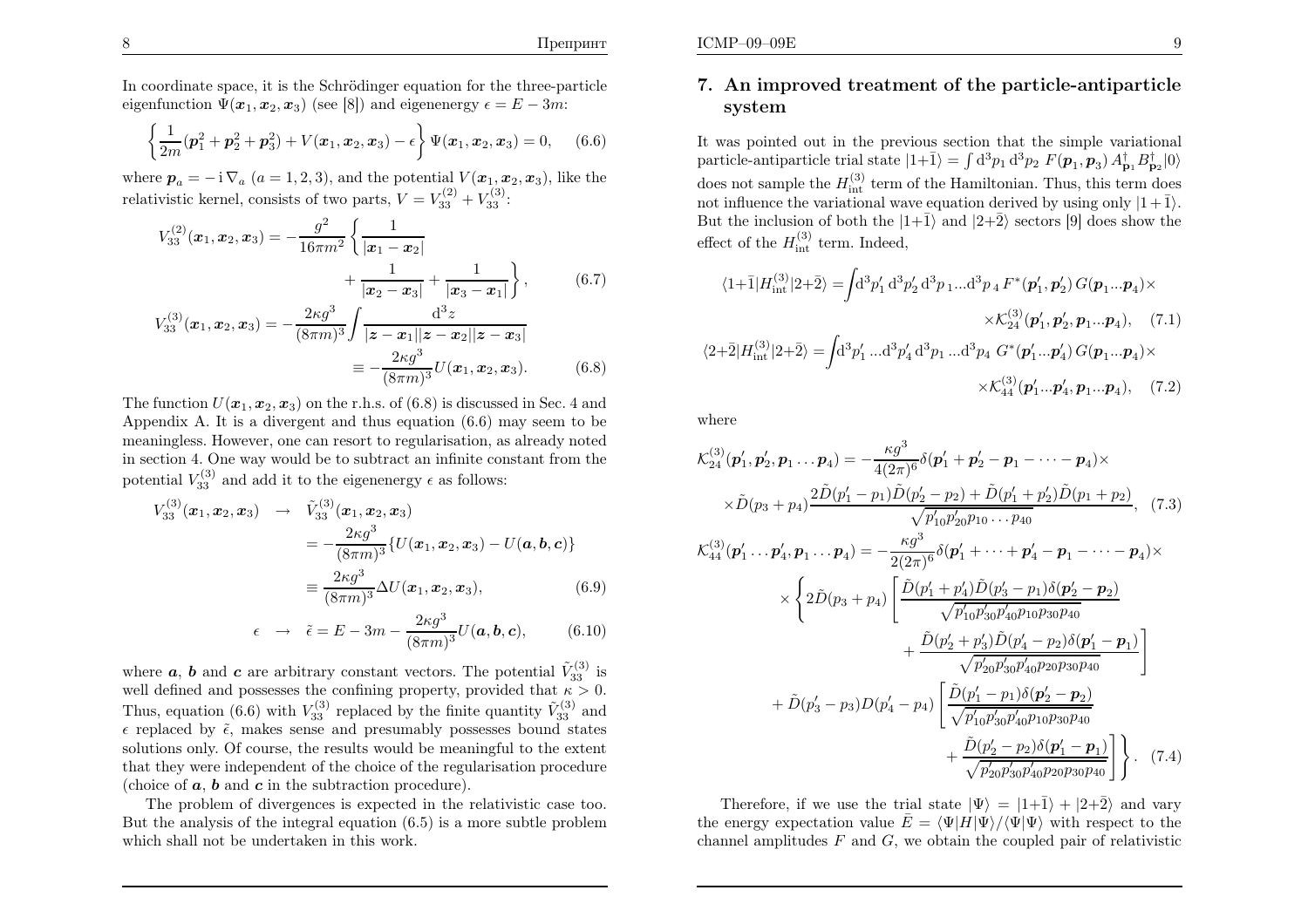$E$  and  $\frac{11}{2}$ 

wave equations:

$$
\{p_{10} + p_{20} - E\}F(\mathbf{p}_1, \mathbf{p}_2) + \int d^3p'_1 d^3p'_2 \mathcal{K}_{22}^{(2)}(\mathbf{p}_1, \mathbf{p}_2, \mathbf{p}'_1\mathbf{p}'_2)F(\mathbf{p}'_1, \mathbf{p}'_2) + \int d^3p'_1 ... d^3p'_4 \mathcal{K}_{24}(\mathbf{p}_1, \mathbf{p}_2, \mathbf{p}'_1... \mathbf{p}'_4) G(\mathbf{p}'_1... \mathbf{p}'_4) = 0, \quad (7.5) \n\{p_{10} + \cdots + p_{40} - E\}G(\mathbf{p}_1... \mathbf{p}_4) + \int d^3p'_1 ... d^3p'_4 \mathcal{K}_{44}(\mathbf{p}_1... \mathbf{p}_4, \mathbf{p}'_1... \mathbf{p}'_4) G(\mathbf{p}'_1... \mathbf{p}'_4) + \int d^3p'_1 d^3p'_2 \mathcal{K}_{24}(\mathbf{p}'_1, \mathbf{p}'_2, \mathbf{p}_1... \mathbf{p}_4) F(\mathbf{p}'_1\mathbf{p}'_2) = 0 \quad (7.6)
$$

with  $\mathcal{K}_{24} = \mathcal{K}_{24}^{(2)} + \mathcal{K}_{24}^{(3)}$ ,  $\mathcal{K}_{44} = \mathcal{K}_{44}^{(2)} + \mathcal{K}_{44}^{(3)}$ , where  $\mathcal{K}_{24}^{(2)}$ ,  $\mathcal{K}_{24}^{(2)}$  and  $\mathcal{K}_{44}^{(2)}$  are contributions of the pair interaction defined in [8, 9] (with the massof mediating field  $\mu = 0$ ), and  $\mathcal{K}_{24}^{(3)}$ ,  $\mathcal{K}_{44}^{(3)}$  are defined in (7.3), (7.4). We note that the kernels  $\mathcal{K}_{24}$  and  $\mathcal{K}_{44}$  in (7.6) are the expressions given in (7.3) and (7.4), symmetrized with respect to variables  $p_1$ ,  $p_3$  and  $p_2$ ,  $p_4$ .

In the domain  $E \sim 2m$ , equations (7.5), (7.6) can be regarded as describing <sup>a</sup> two-body particle-antiparticle system in which account istaken of a virtual pair. Similarly, in the domain  $E \sim 4m$  they can be received as describing a four body (two pair) system in which assess is regarded as describing <sup>a</sup> four-body (two-pair) system in which account istaken of the virtual annihilation of a pair. Of course, if  $F = 0$ , equation (7.5) does not arise, and (7.6) becomes <sup>a</sup> relativistic equation for the four-body, two-pair system ("quadronium"), analogous to (6.2) for thethree-body system.

As before, it is of interest to consider the non-relativistic limit of thewave equations  $(7.5)$ ,  $(7.6)$ . In this approximation the equations  $(7.5)$ ,  $(7.6)$  reduce to a coupled set of Schrödinger-like equations (see  $(4.8)$ , (4.9) in [9]). The three-particle interaction does not change the nonrelativistic potential  $V_{22}$  ((4.10) in [9]) and contributes in  $V_{24}$  and  $V_{44}$  $((4.11), (4.12)$  of [9]) as

$$
V_{24}^{(3)} = \frac{g^3 \kappa}{(2\pi)^2 (2m)^5} \frac{\delta(x_3 - x_4)}{|x_1 - x_3||x_2 - x_4|} + \frac{2g^3 \kappa}{(2\pi)^3 (2m)^9} \delta(x_1 - x_3) \delta(x_2 - x_4) \delta(x_3 - x_4)
$$
\n
$$
V_{44}^{(3)} = -\frac{g^3 \kappa}{4(4\pi m)^3} \int d^3 z \left\{ \frac{1}{|z - x_1||z - x_3|} \left[ \frac{1}{|z - x_2|} + \frac{1}{|z - x_4|} \right] \right\}
$$
\n(7.7)

$$
\begin{array}{c|c|c|c|c|c|c|c} & 4(4\pi m)^3 J & & 2 & |z-x_1||z-x_3| & |z-x_2| & |z-x_3| \\ & & & & 1 & \\ \hline & & & & 1 & \\ \hline & & & & 1 & \\ \end{array}
$$

$$
-\frac{g^3 \kappa}{2\pi (2m)^7} \left\{ \left[ \delta(x_1 - x_2) + \delta(x_3 - x_4) \right] \left[ \frac{1}{|\mathbf{x}_1 - \mathbf{x}_4|} + \frac{1}{|\mathbf{x}_2 - \mathbf{x}_3|} \right] + \left[ \delta(x_1 - x_4) + \delta(x_2 - x_3) \right] \left[ \frac{1}{|\mathbf{x}_1 - \mathbf{x}_2|} + \frac{1}{|\mathbf{x}_3 - \mathbf{x}_4|} \right] \right\} \tag{7.8}
$$

Divergent integrals in the potential  $V_{44}^{(3)}$  should be regularized givi ng confining terms in the non-relativistic version of the equation (7.6),similarly to the potential  $V_{33}^{(3)}$  (6.8) in the three-particle case. There are no divergent terms in  $V_{24}^{(3)}$  (and all the more in  $V_{22}$ ) so confining po tentials are absent in the non-relativistic limit of (7.5). This disparity of equations (7.5) and (7.6) makes the simple subtractive regularization scheme, used in the three-particle case (by re-definition of the energy), not applicable (unless  $F = 0$ , that is, a pure four-body problem), so that another regularisation procedure must be used. In any case, the role of the three-point interaction in the particle-antiparticle problem needs tobe investigated further.

#### 8. Concluding remarks

We have considered generalizations of the Wick-Cutkosky (massless scalar Yukawa) model to include nonlinear mediating fields. Covariant Green functions were used to eliminate the mediating field, thus arriving at <sup>a</sup> Lagrangian that contains nonlocal interaction terms. In thecase of a massless mediating field with a  $\frac{1}{3}\kappa\varphi^3$  nonlinearity, we evalu- ate the corresponding interaction term explicitly and show that, in the non-relativistic limit, the kernel has the form of <sup>a</sup> non-local three-pointpotential that exhibits <sup>a</sup> logarithmic-confinement form.

We consider the quantized version of this model in the Hamiltonian formalism, and use the variational method, with trial states built from Fock-space components, to derive relativistic integral wave equations for three-particle and particle-antiparticle systems. The kernels (relativistic potentials) are shown to contain local (one-quantum exchange) and three-point non-local terms. In the non-relativistic limit we evaluate the explicit coordinate-space form of the interaction potentials and show that they consist of local Coulombic potentials and nonlocal three-pointconfining potentials. The nonlocal potentials, which arise from the  $\frac{1}{3}\kappa\varphi^3$  term in the Hamiltonian, are divergent (and so need regularisation), butthe potential differences are finite.

The many-body wave-equations derived in this paper are quite complicated and must be solved using approximation methods. This will bethe subject of forthcoming work.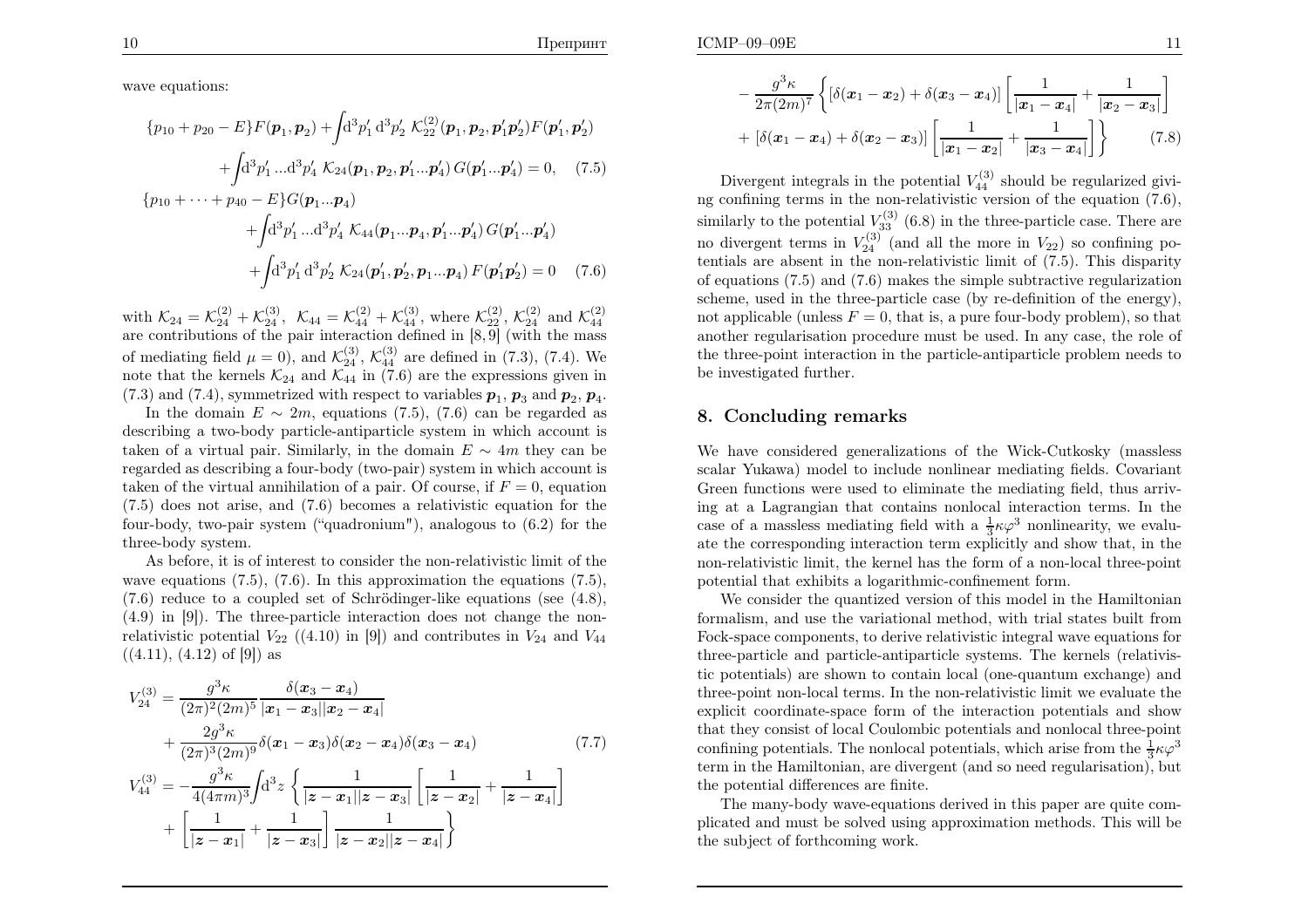### Appendix A. Properties of the three-point potential

First of all we list some obvious properties of the potential  $U(\boldsymbol{a}, \boldsymbol{b}, \boldsymbol{c})$ ,  $(4.4):$ 

- 1. translational invariance:  $U(\boldsymbol{a}+\boldsymbol{\lambda},\boldsymbol{b}+\boldsymbol{\lambda},\boldsymbol{c}+\boldsymbol{\lambda})=U(\boldsymbol{a},\boldsymbol{b},\boldsymbol{c}),$  where  $\boldsymbol{\lambda}\in\mathbb{R}^3$ ;
- 2. rotational invariance:  $U(Ra, Rb, Rc) = U(a, b, c)$ , where R  $\in$  $SO(3)$ :
- 3. scaling invariance:  $U(\lambda a, \lambda b, \lambda c) = U(a, b, c)$ , where  $\lambda \in \mathbb{R}$ ;
- 4. permutational invariance:  $U(\boldsymbol{b}, \boldsymbol{a}, \boldsymbol{c}) = U(\boldsymbol{a}, \boldsymbol{c}, \boldsymbol{b}) = U(\boldsymbol{a}, \boldsymbol{b}, \boldsymbol{c}).$

These formal properties apply provided the potential  $U(\boldsymbol{a}, \boldsymbol{b}, \boldsymbol{c})$  is well defined. Actually, the integral (4.4) does not exist. To this show we first introduce the convenient notation:

$$
U(A) \equiv U(\boldsymbol{a}, \boldsymbol{b}, \boldsymbol{c}; A) = \int_{A} \frac{\mathrm{d}^3 x}{|\boldsymbol{x} - \boldsymbol{a}| |\boldsymbol{x} - \boldsymbol{b}| |\boldsymbol{x} - \boldsymbol{c}|} \tag{A.1}
$$

where  $A \subset \mathbb{R}^3$  is an integration volume. Let  $d(\boldsymbol{a}, \epsilon)$  be a sphere of radius  $\epsilon$  with center at **a**. We consider the space  $\mathbb{R}^3$  to be affine and use the same notation for vectors  $a, b \dots$  and their end points (if the starting point is  $\mathbf{0}$ ).

**Proposition 1.** If  $a \neq b \neq c$  and  $R > |a|, |b|, |c|$  then  $U(\boldsymbol{a},\boldsymbol{b},\boldsymbol{c}; d(\boldsymbol{0},R)) < \infty.$ 

**Proof.** It is evident that  $U(a, b, c; A) < \infty$  if A is compact and does not include the singular points  $a, b, c$  of the integrand of  $(A, 1)$ include the singular points  $a, b, c$  of the integrand of  $(A.1)$ .

Consider a neighbourhood of, say, the point  $c$ , namely the sphere  $d(c, \epsilon)$ , where  $\epsilon \ll |\boldsymbol{a} - \boldsymbol{c}|$ ,  $|\boldsymbol{b} - \boldsymbol{c}|$ . Shifting the integration variable  $\boldsymbol{x} \to$  $x-c$  in (A.1) we have

$$
U(\boldsymbol{a},\boldsymbol{b},\boldsymbol{c};d(\boldsymbol{c},\epsilon)) = \int_{d(\mathbf{c},\epsilon)} \frac{\mathrm{d}^3 x}{|\boldsymbol{x}||\boldsymbol{x}-\boldsymbol{a}+\boldsymbol{c}||\boldsymbol{x}-\boldsymbol{b}+\boldsymbol{c}|}
$$

$$
\approx \int_{d(\mathbf{c},\epsilon)} \frac{\mathrm{d}^3 x}{|\boldsymbol{x}||\boldsymbol{a}-\boldsymbol{c}||\boldsymbol{b}-\boldsymbol{c}|} = \frac{4\pi}{|\boldsymbol{a}-\boldsymbol{c}||\boldsymbol{b}-\boldsymbol{c}|} \int_{0}^{\epsilon} r \, \mathrm{d}r = \frac{2\pi\epsilon^2}{|\boldsymbol{a}-\boldsymbol{c}||\boldsymbol{b}-\boldsymbol{c}|} \stackrel{\epsilon \to 0}{\longrightarrow} 0.
$$

The same result holds for neighbourhoods of the other singular points  $a$ and  $\bm{b}$ .

Proof.

ICMP–09–09E

$$
U(\mathbf{a}, \mathbf{b}, \mathbf{c}; \bar{A}) \approx \int_{\bar{A}} \frac{d^3 x}{|\mathbf{x}|^3} = 4\pi \int_{R}^{\infty} \frac{dr}{r} = 4\pi \lim_{r \to \infty} \log(r/R) = \infty.
$$

Thus, the integral (4.4) diverges logarithmically at  $\infty$ . Nevertheless, one can define the force generated by the potential,  $\boldsymbol{F_c}$  =  $-\partial U(\boldsymbol{a},\boldsymbol{b},\boldsymbol{c})/\partial \boldsymbol{c}$ , and prove it is a well defined quantity. Alternative ly, we consider the potential difference when <sup>a</sup> test particle is movedfrom, say, the point  $c$  to  $r$ :

$$
\Delta U(\mathbf{a}, \mathbf{b}, \mathbf{c} \to \mathbf{r}) \equiv U(\mathbf{a}, \mathbf{b}, \mathbf{c}) - U(\mathbf{a}, \mathbf{b}, \mathbf{r})
$$

$$
= \int \frac{\mathrm{d}^3 x}{|\mathbf{x} - \mathbf{a}| |\mathbf{x} - \mathbf{b}|} \left\{ \frac{1}{|\mathbf{x} - \mathbf{c}|} - \frac{1}{|\mathbf{x} - \mathbf{r}|} \right\} \quad \text{(A.2a)}
$$

$$
= \int \frac{\mathrm{d}^3 x}{|\bm{x} - \bm{a}| |\bm{x} - \bm{b}| |\bm{x} - \bm{c}| |\bm{x} - \bm{r}|} \quad \text{(A.2b)}
$$

$$
= \int \frac{d^3x (r+c-2x) \cdot (r-c)}{|x-a||x-b||x-c||x-r| \{ |x-c|+|x-r| \}} \quad (A.2c)
$$

We show next that  $\Delta U(\boldsymbol{a}, \boldsymbol{b}, \boldsymbol{c} \to \boldsymbol{r})$  is a well defined finite function: It follows from (A.2a) and Prop. 1 that the integral  $\Delta U(\boldsymbol{a}, \boldsymbol{b}, \boldsymbol{c} \to \boldsymbol{r}; A)$ is well defined in a neighbourhood of every singular point  $\boldsymbol{a} \dots \boldsymbol{r}$  of integrand except, perhaps,  $\infty$ . For the last case we verify the following:

**Proposition 3.**  $|\Delta U(a, b, c \rightarrow r; \overline{A})| < \infty$  where  $\overline{A} = \mathbb{R}^3 \setminus d(0, R), R \gg$  $|\boldsymbol{a}|, |\boldsymbol{b}|, |\boldsymbol{c}|, |\boldsymbol{r}|.$ 

Proof. Taking the expression (A.2b) and using the inequality $||x-r| - |x-c|| \leq |r-c|$  we have

$$
|\Delta U(a, b, c \to r; \bar{A})| \leq \int\limits_{\bar{A}} \frac{\mathrm{d}^3 x \quad |r - c|}{|x - a||x - b||x - c||x - r|}
$$
  

$$
\approx 4\pi |r - c| \int\limits_{R}^{\infty} \frac{\mathrm{d}r}{r^2} = 4\pi |r - c|/R < \infty \quad \blacksquare
$$

We next consider some properties of the function  $\Delta U(\boldsymbol{a}, \boldsymbol{b}, \boldsymbol{c} \to \boldsymbol{r})$ .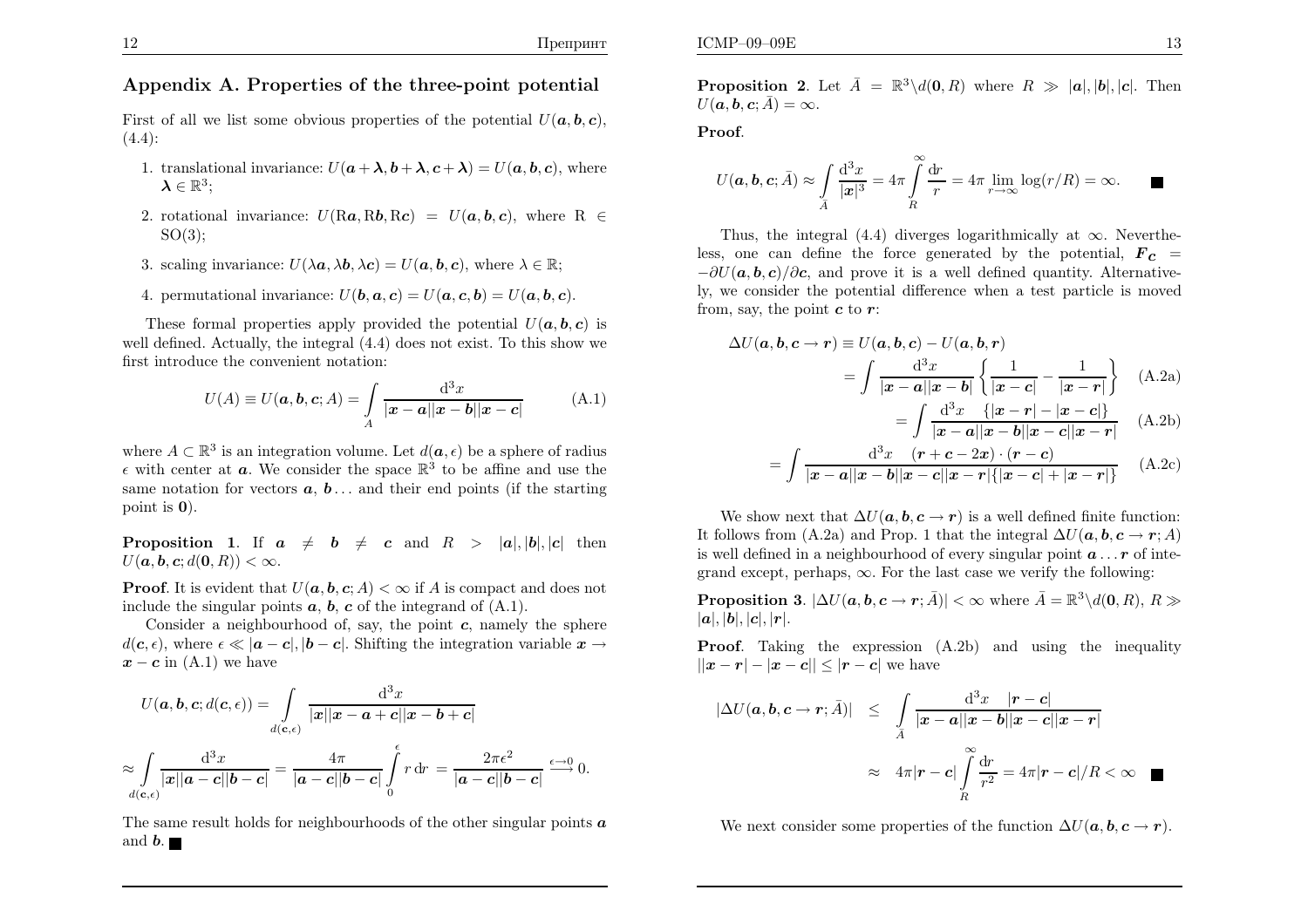**Proposition 4.** Let  $r \equiv |r| \gg q \equiv |\max(|a|, |b|, |c|)$ . Then  $|\Delta U(\boldsymbol{a},\boldsymbol{b},\boldsymbol{c}\to\boldsymbol{r})| \sim 4\pi \log(r/q).$ 

**Proof.** We divide  $\mathbb{R}^3$  into three domains:  $\mathbb{R}^3 = A_1 \cup A_2 \cup A_3$ , where  $A_1 = d(0, 2q), A_2 = d(0, r/k)\langle d(0, 2q), A_3 = \mathbb{R}^3\langle d(0, r/k) \text{ and } k > 2.$ From (A.2b) it follows that

$$
|\Delta U(A_1)| \leq \int_{A_1} \frac{d^3x}{|x-a||x-b||x-c||x-r|} \approx \int_{A_1} \frac{d^3x}{|x-a||x-b||x-c|}
$$

Note that the function  $U(a, b, c; A_1)$ , which is finite (by Prop. 1) and independent of  $r$ , appears on the r.h.s. of this inequality.

Performing the change of variable  $\xi = x/r$  in the integral  $\Delta U(A_3)$ and using the notation  $\boldsymbol{\alpha}=\boldsymbol{a}/r, \boldsymbol{\beta}=\boldsymbol{b}/r, \boldsymbol{\gamma}=\boldsymbol{c}/r, \, \boldsymbol{n}=\boldsymbol{r}/r,$  we have:

$$
\begin{array}{rcl}\n|\Delta U(A_3)| & \leq & \int\limits_{A_3} \frac{\mathrm{d}^3 x}{|\boldsymbol{x}-\boldsymbol{a}||\boldsymbol{x}-\boldsymbol{b}||\boldsymbol{x}-\boldsymbol{c}||\boldsymbol{x}-\boldsymbol{r}|} \\
& = & \int\limits_{\tilde{A}_3} \frac{\mathrm{d}^3 \xi}{|\boldsymbol{\xi}-\boldsymbol{\alpha}||\boldsymbol{\xi}-\boldsymbol{\beta}||\boldsymbol{\xi}-\boldsymbol{\gamma}||\boldsymbol{x}-\boldsymbol{n}|} \approx \int\limits_{\tilde{A}_3} \frac{\mathrm{d}^3 \xi}{|\boldsymbol{\xi}|^3 |\boldsymbol{\xi}-\boldsymbol{n}|},\n\end{array}
$$

where  $\tilde{A}_3 = A_3/r = d(0, 1/k)$ . The integral on r.h.s. is finite and r-independent. rondor

For the integral  $\Delta U(A_2)$  we use the expression (A.2c) and the same change of variables:

$$
\Delta U(A_2) = \int\limits_{\tilde{A}_2} \frac{\mathrm{d}^3 \xi \quad (n + \gamma - 2\xi) \cdot (n - \gamma)}{|\xi - \alpha||\xi - \beta||\xi - \gamma||\xi - n|\{|\xi - n| + |\xi - \gamma|\}}, \quad \text{(A.3)}
$$

where  $\tilde{A}_2 = A_2/r = d(\mathbf{0}, 1/k)\backslash d(\mathbf{0}, 2\delta)$  and  $\delta = q/r$ . We note the following inequalities for the integrand of  $(A.3)$ :

$$
(\boldsymbol{n} + \boldsymbol{\gamma} - 2\boldsymbol{\xi}) \cdot (\boldsymbol{n} - \boldsymbol{\gamma}) \ge 1 - \gamma^2 - 2\boldsymbol{\xi}(1 + \gamma) > (1 + \gamma)(1 - \gamma - 2/k);
$$
\n
$$
1 - 1/k \le |\boldsymbol{n}| - |\boldsymbol{\xi}| \le |\boldsymbol{\xi} - \boldsymbol{n}| \le |\boldsymbol{\xi}| + |\boldsymbol{n}| \le 1 + 1/k;
$$
\n
$$
|\boldsymbol{\xi}| - \delta \le |\boldsymbol{\xi} - \boldsymbol{\alpha}|, |\boldsymbol{\xi} - \boldsymbol{\beta}|, |\boldsymbol{\xi} - \boldsymbol{\gamma}| \le |\boldsymbol{\xi}| + \delta.
$$

Thus,

$$
\Delta U(A_2) > K_{-} \int_{\tilde{A}_2} \frac{d^3 \xi}{(|\xi| + \delta)^3} = 4\pi K_{-} \int_{2\delta}^{1/k} \frac{\xi^2 d^3 \xi}{(\xi + \delta)^3},
$$

,

$$
\Delta U(A_2) < K_+ \int\limits_{\tilde{A}_2} \frac{\mathrm{d}^3 \xi}{(|\xi| - \delta)^3} = 4\pi K_+ \int\limits_{2\delta}^{1/k} \frac{\xi^2 \mathrm{d}^3 \xi}{(\xi - \delta)^3}
$$

where

$$
K_{-} = \frac{(1+\delta)(1-\delta-2/k)}{(1+1/k)(1+\delta+2/k)} = 1 + O(\delta, 1/k),
$$
  

$$
K_{+} = \frac{(1+\delta)}{(1-1/k)} = 1 + O(\delta, 1/k).
$$

Calculating the integrals

$$
\int_{2\delta}^{1/k} \frac{\xi^2 d^3 \xi}{(\xi \pm \delta)^3} = -4\pi \log \delta + O(1)
$$

and choosing  $k$  sufficiently large, establishes the desired result.

## Appendix B. One-parametric subtraction procedure

The subtraction procedure (4.5) depends on the choice of three arbitraryvectors  $a, b, c$  (i.e., nine arbitraty parameters) which is not satisfactory. It is tempting to remove this arbitrariness or, at least, to reduce <sup>a</sup> numberof parameters. At first sight one can put  $\mathbf{a}=\mathbf{b}=\mathbf{c}=0$  in (4.5). In this case the term  $U(0, 0, 0)$  compensates an infinite contribution of the integral (4.4) over <sup>a</sup> far integration volume (where the integrationvariable  $|\mathbf{x}| \to \infty$ , but brings divergency from a close volume  $|\mathbf{x}| \to 0$ .<br>Instead, we propose another subtraction procedure. We proceed from

Instead, we propose another subtraction procedure. We proceed fromthe formal expression  $\tilde{\Delta}U(\mathbf{x}', \mathbf{x}'', \mathbf{x}''') \equiv \frac{1}{2}U(\mathbf{0}, \mathbf{0}, \mathbf{0}) - U(\mathbf{x}', \mathbf{x}'', \mathbf{x}''')$  which is free of any arbitrary parameter. Actually, this expression isnot defined unambiguously. We specify it as follows:

$$
\tilde{\Delta}U(\mathbf{x}', \mathbf{x}'', \mathbf{x}''') \equiv \frac{1}{2}U(\mathbf{0}, \mathbf{0}, \mathbf{0}) - U(\mathbf{x}', \mathbf{x}'', \mathbf{x}''')
$$
\n
$$
= \lim_{R \to \infty} \int_{\varepsilon = R_0^2/R} r^2 dr \int d^2\Omega \left\{ \frac{1}{2|\mathbf{x}|^3} - \frac{1}{|\mathbf{x} - \mathbf{x}'||\mathbf{x} - \mathbf{x}''||\mathbf{x} - \mathbf{x}''|} \right\}, \text{ (B.1)}
$$

where  $\Omega$  is a solid angle,  $r = |\mathbf{x}|$ , and  $R_0$  is an arbitrary length parameter. Dividing the integration segment  $(\varepsilon, R)$  into two parts  $(\varepsilon, R_0)$